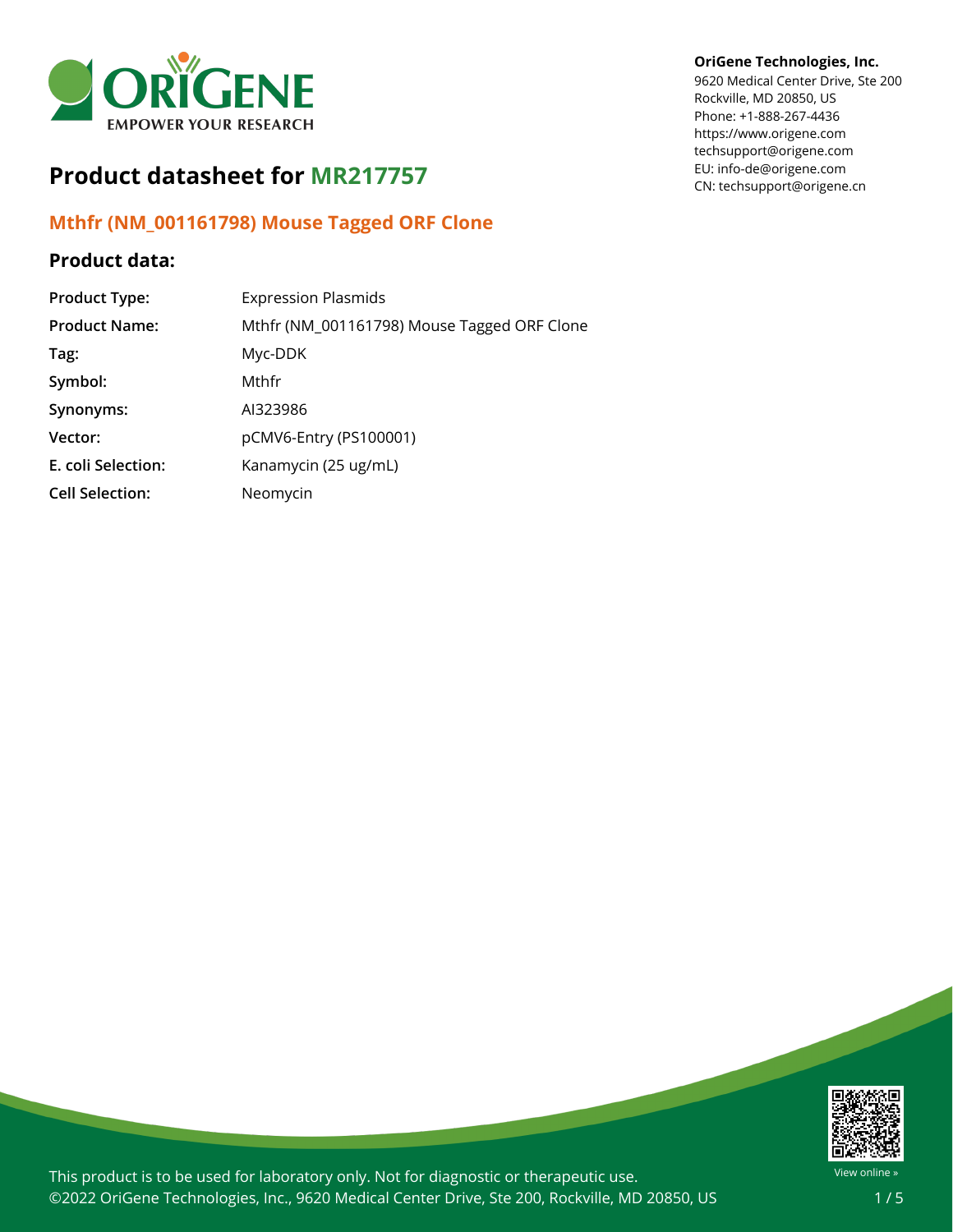| >MR217757 representing NM_001161798<br><b>ORF Nucleotide</b><br>Red=Cloning site Blue=ORF Green=Tags(s)<br>Sequence:<br>TTTTGTAATACGACTCACTATAGGGCGGCCGGGAATTCGTCGACTGGATCCGGTACCGAGGAGATCTGCC<br><b>GCCGCGATCGCC</b>                                                                                                                                                                                                                                                                                                                                                                                                                                                                                                                                                                                                                                                                                                                                                                                                                                                                                                                                                                                                                                                                                                                                                                                                                                                                                                                                                                                                                                                                |  |
|--------------------------------------------------------------------------------------------------------------------------------------------------------------------------------------------------------------------------------------------------------------------------------------------------------------------------------------------------------------------------------------------------------------------------------------------------------------------------------------------------------------------------------------------------------------------------------------------------------------------------------------------------------------------------------------------------------------------------------------------------------------------------------------------------------------------------------------------------------------------------------------------------------------------------------------------------------------------------------------------------------------------------------------------------------------------------------------------------------------------------------------------------------------------------------------------------------------------------------------------------------------------------------------------------------------------------------------------------------------------------------------------------------------------------------------------------------------------------------------------------------------------------------------------------------------------------------------------------------------------------------------------------------------------------------------|--|
|                                                                                                                                                                                                                                                                                                                                                                                                                                                                                                                                                                                                                                                                                                                                                                                                                                                                                                                                                                                                                                                                                                                                                                                                                                                                                                                                                                                                                                                                                                                                                                                                                                                                                      |  |
|                                                                                                                                                                                                                                                                                                                                                                                                                                                                                                                                                                                                                                                                                                                                                                                                                                                                                                                                                                                                                                                                                                                                                                                                                                                                                                                                                                                                                                                                                                                                                                                                                                                                                      |  |
|                                                                                                                                                                                                                                                                                                                                                                                                                                                                                                                                                                                                                                                                                                                                                                                                                                                                                                                                                                                                                                                                                                                                                                                                                                                                                                                                                                                                                                                                                                                                                                                                                                                                                      |  |
| AGGCTGGCTGCGTGAGGCTTTCTGTGCCACCCTCTATCAGCAGGAATCCAGCCATGGTGAACGAGGCCAG<br>AGGAAGTGGCAGTCCCAACCCGCGATCTGAGGGCAGCAGCAGTGGCAGCGAGAGTTCCAAGGACAGTTCA<br>AGATGTTCCACCCCCAGCCTGGACCCAGAGCGGCACGAGAGACTCCGGGAGAAGATGAGGCGCAGAATGG<br>ACTCTGGTGACAAGTGGTTCTCCCTGGAGTTCTTCCCCCCTCGAACTGCTGAGGGAGCTGTTAACCTCAT<br>CTCCAGGTTTGACCGGATGGCAGCAGGGGGCCCCCTCTTCGTAGATGTTACCTGGCACCCAGCTGGAGAC<br>CCTGGCTCAGACAAGGAGACCTCCTCCATGATGATCGCCAGCAGCAGTAAACTACTGCGGCTTGGAAA<br>CCATCCTGCATATGACCTGCTGCCAGCAGCGCCCGGAGGAGATCACAGGCCATCTGCACAGAGCCAAGCA<br>GGCTTCAGCTATGCCACAGACCTGGTGAAGCACATCCGGACCGAGTTTGCTGACTATTTTGACATCTGTG<br>TGGCAGGTTACCCCAGAGGCCACCCCGATGCAGAGAGCTTCGAGGATGACCTGAAGCATTTGAAGGAGAA<br>GGTATCTGCAGGCGCCGACTTCATTATCACTCAGCTCTTCTTTGAGGCCAGCACCTTCTTCAGCTTTGTG<br>CCCTTCGGCAGCTTGTAAAACTGTCCAAGCTGGAGGTGCCACAGAAGATCAAGGATGTAATTGAGCCCAT<br>GACAGTGGCTTGGTGCCAGGCCTCCACTTCTATACCCTCAACCGCGAGGTGGCCACCATGGAGGTGCTAA<br>AGCAACTGGGCATGTGGACCGAGGACCCCAGGCGTCCCTTGCCCTGGGCTCTCAGTGCGCATCCCAAGCG<br>CCGGGAGGAAGATGTCCGTCCCATCTTCTGGGCCTCCAGACCAAAGAGCTACATCTACCGCACACAGGAC<br>TGGGATGAGTTTCCTAACGGCCGCTGGGGTAATTCTTCCTCACCAGCCTTTGGGGAGCTGAAAGACTACT<br>ACCTCTTCTACCTGAAAAGCAAGTCCCCCAGGGAGGAGCTGCTGAAGATGTGGGGCGAGGAGCTCACCAG<br>CGAAGAGAGTCTTTGAAGTCTTTGAACACTACCTCTCTGGAGAGCCGAATCGCCATGGCTACAGAGTA<br>TGAACAGGCTGGGCATCCTCACCATCAACTCTCAGCCCAACATCAACGCAAAACCATCCTCAGACCCTGT<br>TGTGGGCTGGGGCCCCAGTGGGGGTTATGTCTTCCAGAAGGCCTACCTCGAATTCTTCACCTCCCGTGAA<br>ACTGTGGAGGCGCTTCTGCAGGTGCTGAAGACATACGAGCTGCGGGTCAACTACCACATCGTGGACGTGA<br>AGGGAGAGAACATCACTAATGCCCCTGAGCTGCAGCCCAATGCCGTGACGTGGGGCATCTTCCCGGGTCG<br>AGAGATCATCCAGCCTACTGTGGTGGACCCCATCAGCTTCATGTTCTGGAAGGATGAGGCCTTTGCCCTG |  |
| TGGATCGAGCAGTGGGGCAAGCTATACGAGGAGGAGTCGCCATCCCGCATGATCATCCAATACATCCATG<br>ACAACTATTTCCTGGTCAACCTGGTGGACAACGAGTTCCCGCTGGACAGCTGCCTGTGGCAGGTGGTGGA                                                                                                                                                                                                                                                                                                                                                                                                                                                                                                                                                                                                                                                                                                                                                                                                                                                                                                                                                                                                                                                                                                                                                                                                                                                                                                                                                                                                                                                                                                                                     |  |

ACGCGTACGCGGCCGCTCGAGCAGAAACTCATCTCAGAAGAGGATCTGGCAGCAAATGATATCCTGGATT ACAAGGATGACGACGATAAGGTTTAA

This product is to be used for laboratory only. Not for diagnostic or therapeutic use. ©2022 OriGene Technologies, Inc., 9620 Medical Center Drive, Ste 200, Rockville, MD 20850, US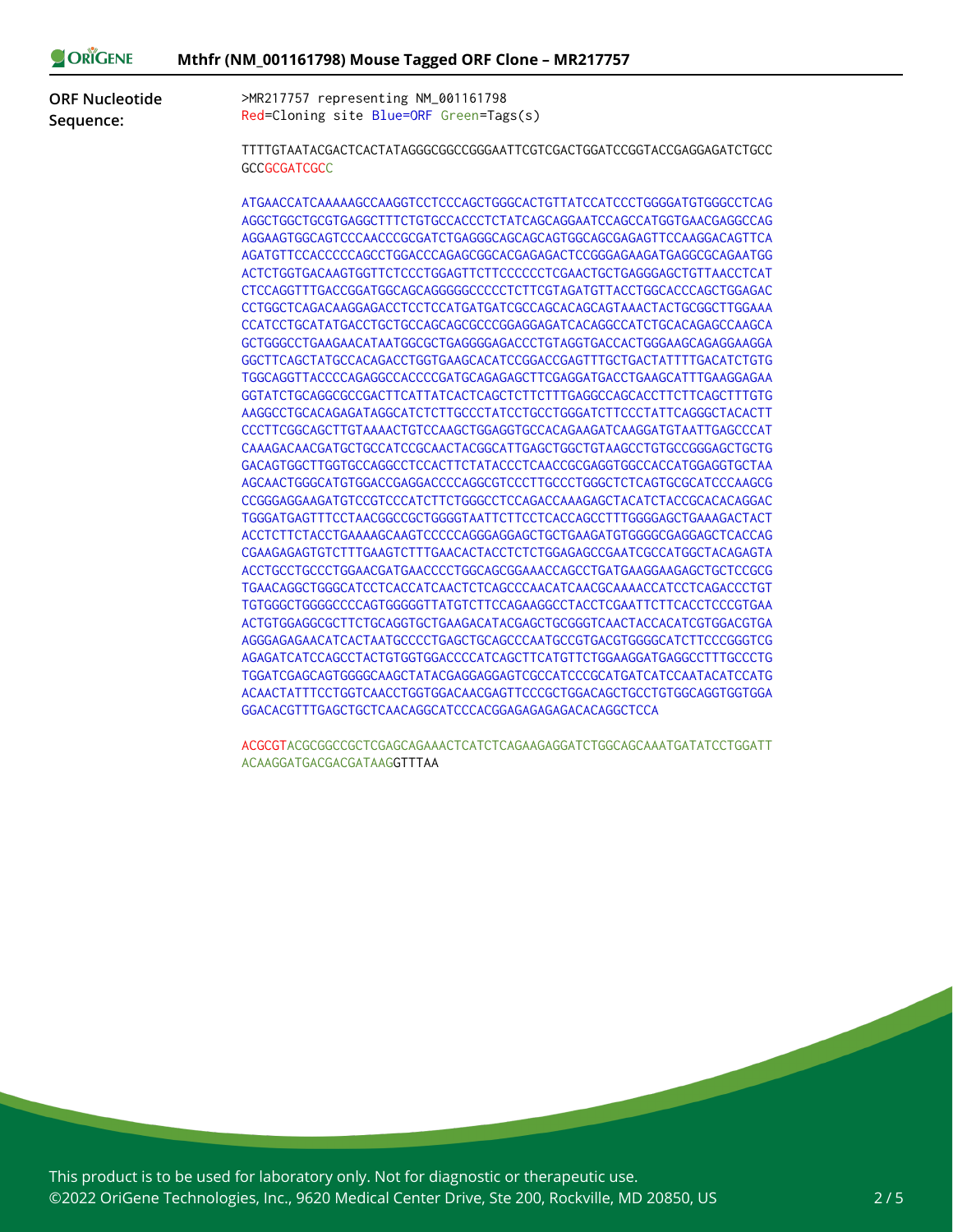| <b>ORIGENE</b> | Mthfr (NM_001161798) Mouse Tagged ORF Clone - MR217757 |
|----------------|--------------------------------------------------------|
|                |                                                        |

**Protein Sequence:** >MR217757 representing NM\_001161798 Red=Cloning site Green=Tags(s)

> MNHQKAKVLPAGHCYPSLGMWASEAGCVRLSVPPSISRNPAMVNEARGSGSPNPRSEGSSSGSESSKDSS RCSTPSLDPERHERLREKMRRRMDSGDKWFSLEFFPPRTAEGAVNLISRFDRMAAGGPLFVDVTWHPAGD PGSDKETSSMMIASTAVNYCGLETILHMTCCQQRPEEITGHLHRAKQLGLKNIMALRGDPVGDHWEAEEG GFSYATDLVKHIRTEFADYFDICVAGYPRGHPDAESFEDDLKHLKEKVSAGADFIITQLFFEASTFFSFV KACTEIGISCPILPGIFPIQGYTSLRQLVKLSKLEVPQKIKDVIEPIKDNDAAIRNYGIELAVSLCRELL DSGLVPGLHFYTLNREVATMEVLKQLGMWTEDPRRPLPWALSAHPKRREEDVRPIFWASRPKSYIYRTQD WDEFPNGRWGNSSSPAFGELKDYYLFYLKSKSPREELLKMWGEELTSEESVFEVFEHYLSGEPNRHGYRV TCLPWNDEPLAAETSLMKEELLRVNRLGILTINSQPNINAKPSSDPVVGWGPSGGYVFQKAYLEFFTSRE TVEALLQVLKTYELRVNYHIVDVKGENITNAPELQPNAVTWGIFPGREIIQPTVVDPISFMFWKDEAFAL WIEQWGKLYEEESPSRMIIQYIHDNYFLVNLVDNEFPLDSCLWQVVEDTFELLNRHPTERETQAP

#### TRTRPLEQKLISEEDLAANDILDYKDDDDKV

| <b>Restriction Sites:</b> | SgfI-Mlul                                                                                                                                                                                                                    |
|---------------------------|------------------------------------------------------------------------------------------------------------------------------------------------------------------------------------------------------------------------------|
| <b>Cloning Scheme:</b>    | Cloning sites used for ORF Shuttling:                                                                                                                                                                                        |
|                           | ORF<br>Sgfl<br>Mlu l<br>ACG CGI<br>GCGATCG<br><b>NMN</b><br>$- - - -$<br>$\frac{1}{2}$                                                                                                                                       |
|                           | Kozac<br>Consensus<br>BamHI Kpn I<br>EcoR1<br><b>Sgfl</b><br><b>RBS</b><br>CTATASGGCGGCCGGGAATTCGTCGACTGGATCCGGTACCGAGGAGATCTGCCGCCGCGATCGC C                                                                                |
|                           | ORF<br>Xho I<br>Mlu I<br>Not I<br>Myc.Tag<br>ACG CGT ACG<br>CGG CCG<br>$_{\rm CTC}$<br>GAG<br>CTC ATC TCA GAA GAG<br>CAG<br><b>NN</b><br>AAA<br>т<br>$\mathbb R$<br>т<br>r<br>R<br>₽<br>L<br>E<br>Q<br>I<br>s<br>к<br>Е<br>Е |
|                           | EcoR V<br>Fse I<br>Flag.Tag<br>Pme I<br>GAT ATC<br>GTT TAA ACGGCCGGCC<br>CTG GAT TAC AAG GAT GAC GAC GAT AAG<br>CTG GCA GCA AAT<br>GAT                                                                                       |
|                           | L<br>I<br>D<br>к<br>А<br>N<br>D<br>х<br>к<br>D<br>D<br>D<br>v<br>L<br>D<br>D<br>А<br>Stop                                                                                                                                    |

\* The last codon before the Stop codon of the ORF

This product is to be used for laboratory only. Not for diagnostic or therapeutic use. ©2022 OriGene Technologies, Inc., 9620 Medical Center Drive, Ste 200, Rockville, MD 20850, US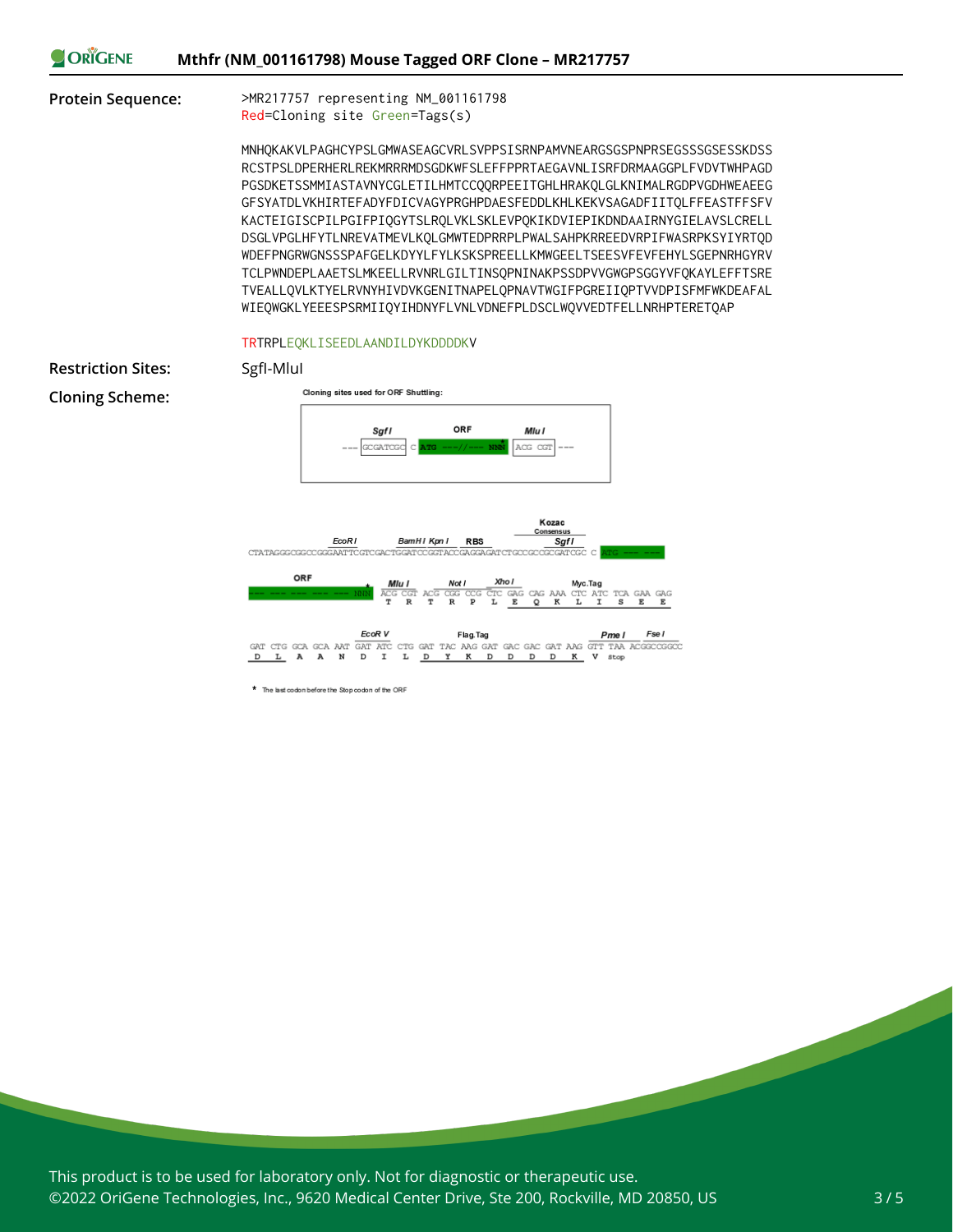ORIGENE

### **Plasmid Map:**



| <b>ACCN:</b>                  | NM_001161798                                                                                                                                                                                                                                                                                                                                                                                                                                        |
|-------------------------------|-----------------------------------------------------------------------------------------------------------------------------------------------------------------------------------------------------------------------------------------------------------------------------------------------------------------------------------------------------------------------------------------------------------------------------------------------------|
| <b>ORF Size:</b>              | 2085 bp                                                                                                                                                                                                                                                                                                                                                                                                                                             |
| <b>OTI Disclaimer:</b>        | The molecular sequence of this clone aligns with the gene accession number as a point of<br>reference only. However, individual transcript sequences of the same gene can differ through<br>naturally occurring variations (e.g. polymorphisms), each with its own valid existence. This<br>clone is substantially in agreement with the reference, but a complete review of all prevailing<br>variants is recommended prior to use. More info      |
| <b>OTI Annotation:</b>        | This clone was engineered to express the complete ORF with an expression tag. Expression<br>varies depending on the nature of the gene.                                                                                                                                                                                                                                                                                                             |
| Components:                   | The ORF clone is ion-exchange column purified and shipped in a 2D barcoded Matrix tube<br>containing 10ug of transfection-ready, dried plasmid DNA (reconstitute with 100 ul of water).                                                                                                                                                                                                                                                             |
| <b>Reconstitution Method:</b> | 1. Centrifuge at 5,000xg for 5min.<br>2. Carefully open the tube and add 100ul of sterile water to dissolve the DNA.<br>3. Close the tube and incubate for 10 minutes at room temperature.<br>4. Briefly vortex the tube and then do a quick spin (less than 5000xg) to concentrate the liquid<br>at the bottom.<br>5. Store the suspended plasmid at -20°C. The DNA is stable for at least one year from date of<br>shipping when stored at -20°C. |
| RefSeq:                       | NM 001161798.1, NP 001155270.1                                                                                                                                                                                                                                                                                                                                                                                                                      |
| <b>RefSeq Size:</b>           | 6085 bp                                                                                                                                                                                                                                                                                                                                                                                                                                             |

This product is to be used for laboratory only. Not for diagnostic or therapeutic use. ©2022 OriGene Technologies, Inc., 9620 Medical Center Drive, Ste 200, Rockville, MD 20850, US